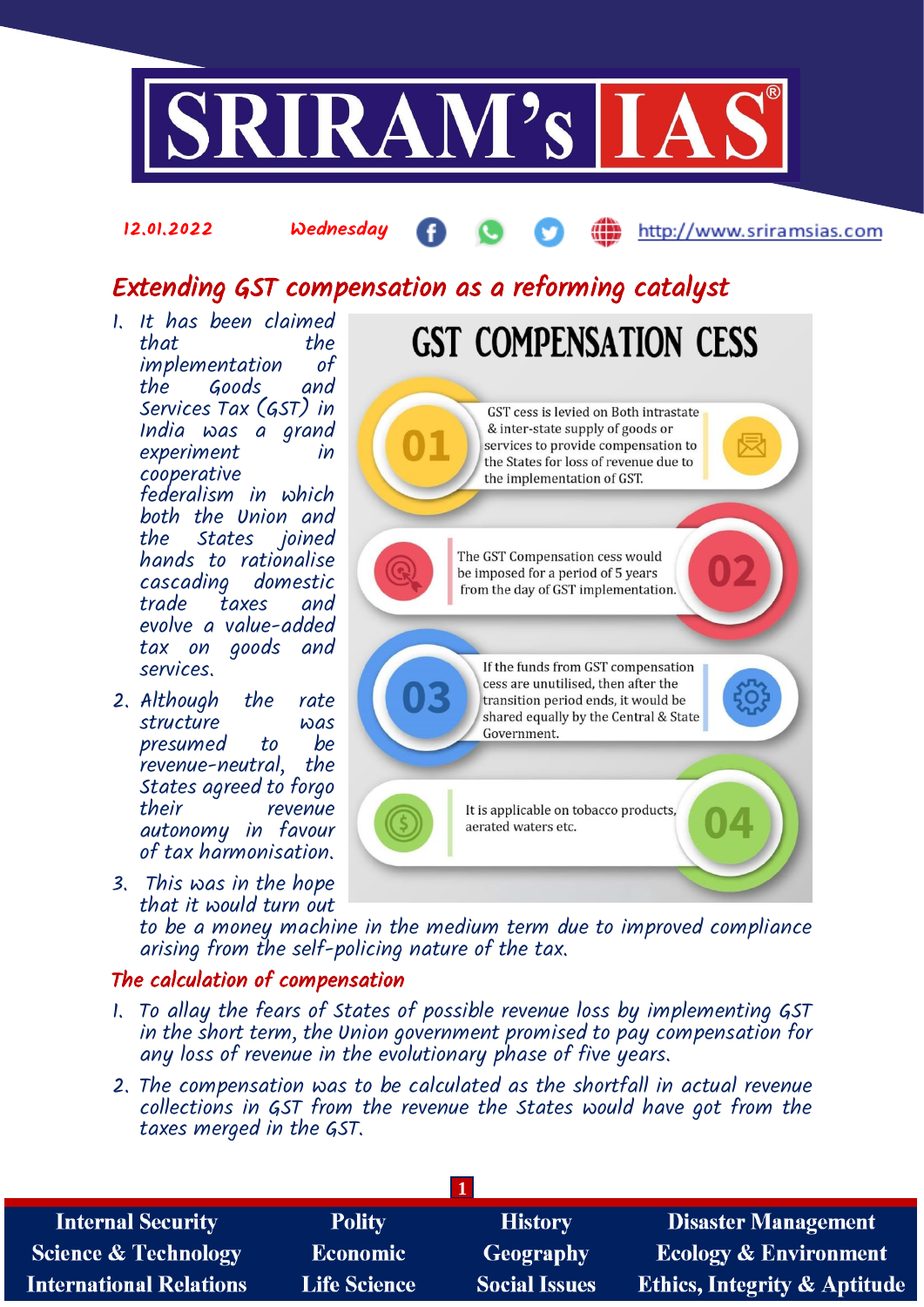

#### 12.01.2022 Wednesday **(iii)** http://www.sriramsias.com  $\bullet$

- 3. This was estimated by taking the revenue from the merged taxes in 2015- 16 as the base and applying the growth rate of 14% every year.
- 4. To finance the compensation requirements, a GST compensation cess was levied on certain items such as tobacco products, automobiles, coal and solid fuels manufactured from lignite, pan masala and aerated waters.
- 5. In the first two years of its implementation, the amount of compensation to be paid to the States was modest and the compensation cess was sufficient to meet the requirements.

## Reason for mistrust

- 1. The entire compensation payment episode plunged the Union-State relationship to a new low, creating humongous mistrust.
- 2. The agreement to pay compensation for the loss of revenue was for a period of five years which will come to an end by June 2022; and considering the uncertainty in revenue collections faced by the States, they are keen that the compensation scheme should continue for another five years.

## Core issues

- 1. Although it was hoped that the tax structure would stabilise in the first five years, the reform is still in transition.
- 2. First, the technology platform could not be firmed up for a long time due to which the initially planned returns could not be filed. This led to largescale misuse of input tax credit using fake invoices.
- 3. The adverse impact on revenue collections due to this was compounded by the pandemic-induced lockdowns.
- 4. Second, this is the only major source of revenue for the States and considering their increased spending commitments to protect the lives and livelihoods of people, they would like to mitigate revenue uncertainty to the extent they can.
- 5. They have no means to cushion this uncertainty for the Finance Commission which is supposed to take into account the States' capacities and needs in its recommendations has already submitted its recommendations; the next Commission's recommendations will be available only in 2026-27.
- 6. More importantly, the structure of GST needs significant changes and the cooperation of States is necessary to carry out the required reforms.

 $\overline{2}$ 

| <b>Internal Security</b>        | <b>Polity</b>       | <b>History</b>       | <b>Disaster Management</b>              |
|---------------------------------|---------------------|----------------------|-----------------------------------------|
| <b>Science &amp; Technology</b> | <b>Economic</b>     | <b>Geography</b>     | <b>Ecology &amp; Environment</b>        |
| <b>International Relations</b>  | <b>Life Science</b> | <b>Social Issues</b> | <b>Ethics, Integrity &amp; Aptitude</b> |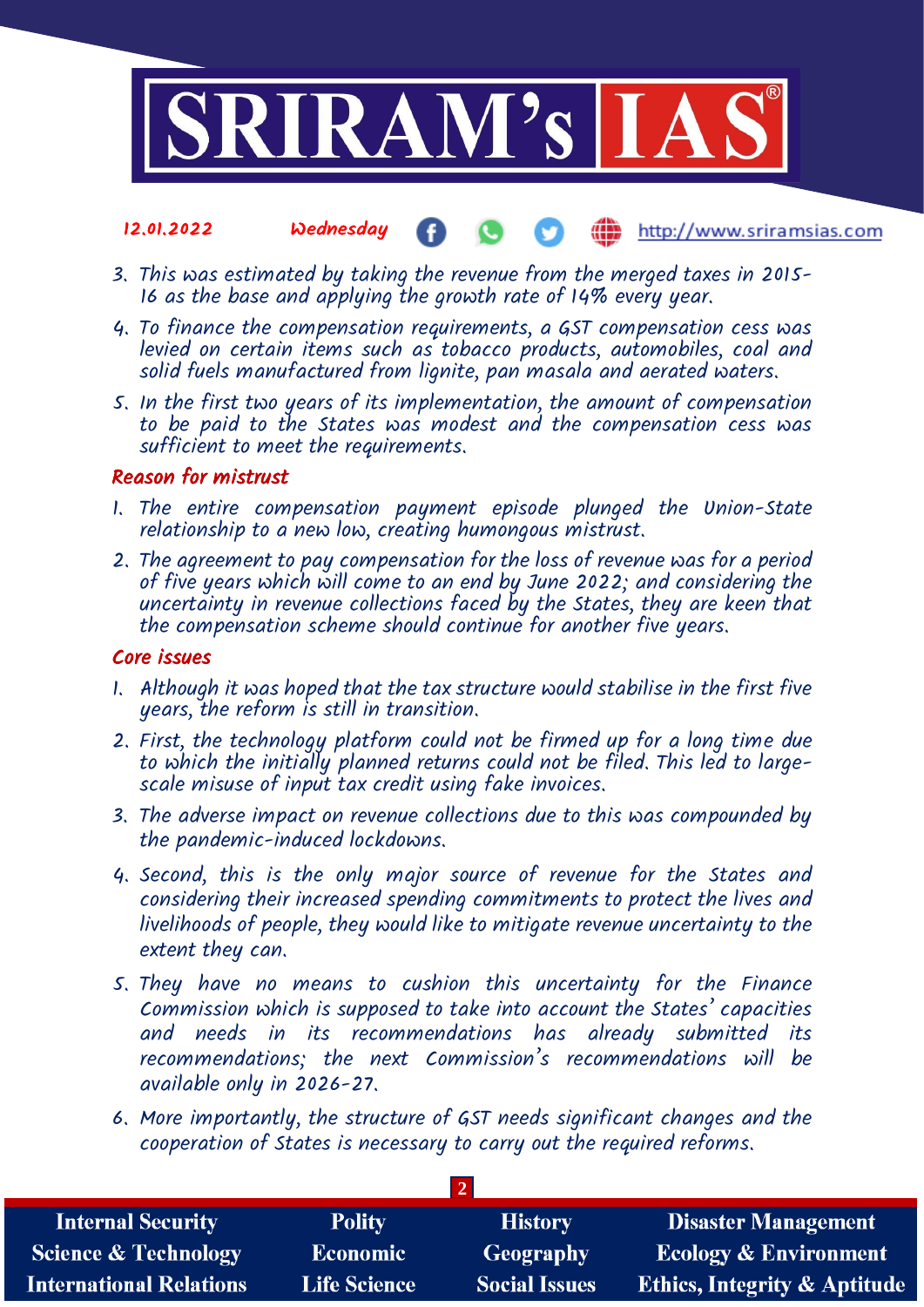

## 12.01.2022 Wednesday



## http://www.sriramsias.com

# Revisiting compensation scheme:

- 1. It has been pointed out by many including the Fifteenth Finance Commission that the compensation scheme of applying 14% growth on the base year revenue provided for the first five years was far too generous.
- 2. The issue can be revisited and the rate<br>of orowth of growth reference revenue for calculating compensation can be linked to the growth of GSDP in States to ensure the comfort of minimum certainty on the revenue.
- 3. This will incentivise them to accomplish the reform in the true spirit of cooperative federalism.

# A case for amendments



Alcohol for human consumption

Five petroleum products - crude oil , diesel, petrol, natural gas and ATF

Tobacco

**Entertainment tax** levied by local bodies Power to tax remains with the State

**GST Council to decide the date** from which GST will be applicable

Part of GST but power to levy additional excise duty with **Central Government** 

Power to tax remains with local bodies

# Goods outside GST



- 1. It is very well-acknowledged that the structure of GST requires significant reforms. Notably, almost 50% of the consumption items included in the consumer price index are in the exemption list; broadening the base of the tax requires significant pruning of these items.
- 2. Second, sooner or later, it is necessary to bring petroleum products, real estate, alcohol for human consumption and electricity into the GST fold.
- 3. Third, the present structure is far too complicated with four main rates (5%, 12%, 18% and 28%). This is in addition to special rates on precious

| <b>Internal Security</b>        | <b>Polity</b>       | <b>History</b>       | <b>Disaster Management</b>              |
|---------------------------------|---------------------|----------------------|-----------------------------------------|
| <b>Science &amp; Technology</b> | <b>Economic</b>     | Geography            | <b>Ecology &amp; Environment</b>        |
| <b>International Relations</b>  | <b>Life Science</b> | <b>Social Issues</b> | <b>Ethics, Integrity &amp; Aptitude</b> |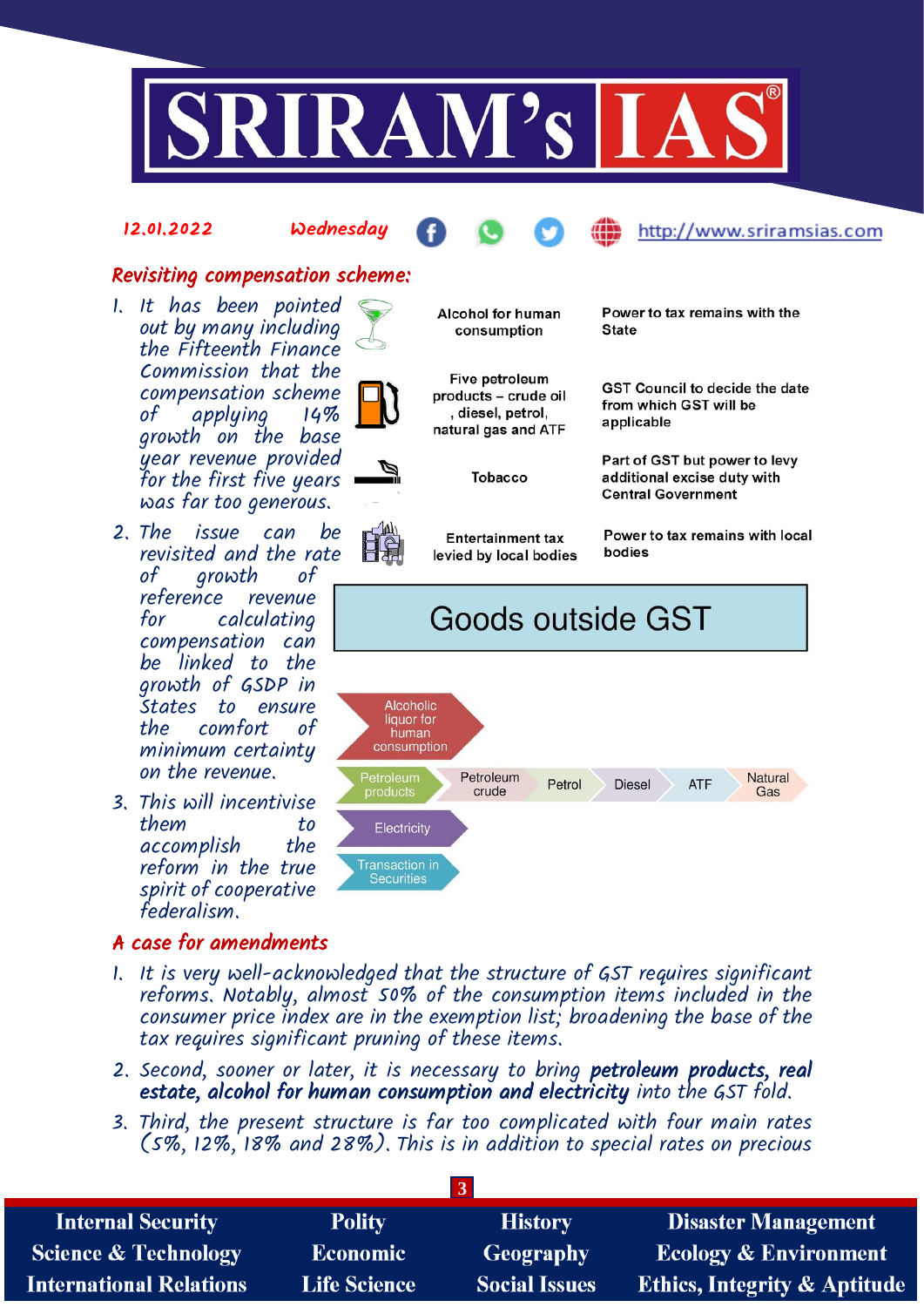

and semi-precious stones and metals and cess on 'demerit' and luxury items at rates varying from 15% to 96% of the tax rate applicable which have complicated the tax enormously.

- 4. Multiple rates complicate the tax system, cause administrative and compliance problems, create an inverted duty structure and lead to classification disputes.
- 5. Reforming the structure to unify the rates is imperative and this cannot be done without the cooperation of States. They would be unwilling to agree to rationalise rates unless the compensation payment for the revenue loss is continued.
- 6. Thus, extending the compensation payment for the loss of revenue for the next five years is necessary not only because the transition to GST is still underway but also to provide comfort to States to partake in the reform.
- 7. GST is the most important source of revenue to States and any revenue uncertainty from that source will have a severe adverse effect on public service delivery.

Reforming the structure to complete the process of transition to a reasonably well-structured GST is important not only to enhance the buoyancy of the tax in the medium term but also to reduce administrative and compliance costs to improve ease of doing business and minimise distortions.

# Treating the planet well can aid progress

**Life Science** 

**International Relations** 

An integrated perspective is necessary as social and environmental problems cannot be addressed in isolation anymore

# Planetary pressure-adjusted Human Development Index (HDI)



**Social Issues** 

**Ethics, Integrity & Aptitude**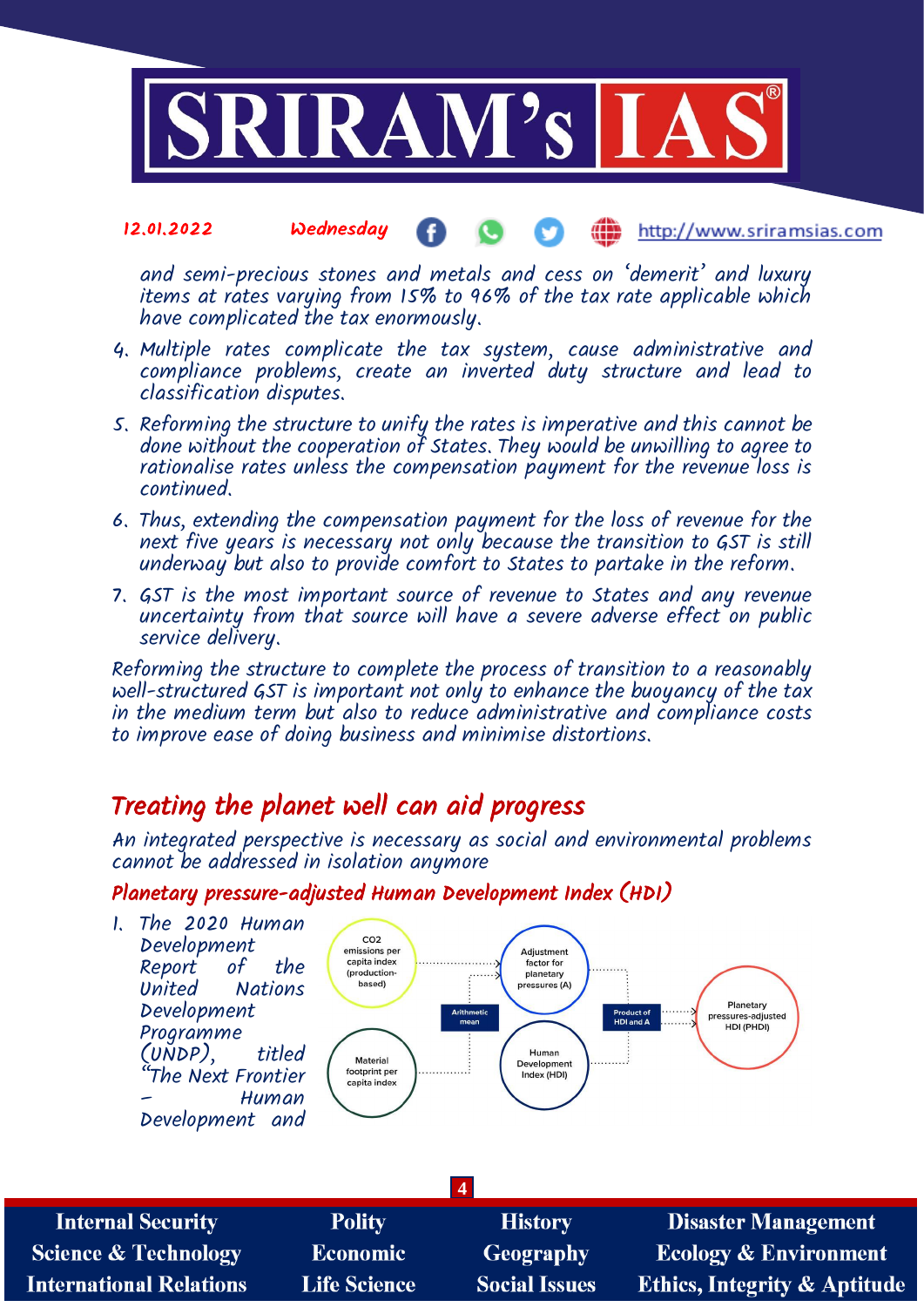

the Anthropocene" proposed a planetary pressure-adjusted Human Development Index (HDI).

- 2. Ever since the UNDP took up the computation of the HDI driven by the vision of Mahbub ul Haq and articulated by Amartya Sen in 1990, there have been adjustments such as *inequality-adjusted HDI*.
- 3. Besides, there was the computation of several other indices such as the Gender Development Index, Gender Inequality Index, and Multidimensional Poverty Index to flag the issues that warranted the attention of policymakers.

## Human-induced change

- 1. The environment is one such issue now considered to be an essential component to be factored in to measure human development.
- 2. The concept of the planetary boundary<br>was to highlight  $was$  to that humaninduced environmental change can irrevocably destabilise the long-



term dynamics of the earth system, thereby disrupting the life-supporting system of the planet.

- 3. Both global and local evidence indicate that biodiversity loss, climate change, land system/land-use change, disruption of biogeochemical cycles, and scarcity of freshwater availability are a threat and increase the vulnerability of society.
- 4. The purpose of the planetary pressure adjusted HDI, or PHDI, is to communicate to the larger society the risk involved in continuing with existing practices in our resource use and environmental management, and the retarding effect that environmental stress can perpetuate on development.

| <b>Internal Security</b>        | <b>Polity</b>       | <b>History</b>       | <b>Disaster Management</b>              |
|---------------------------------|---------------------|----------------------|-----------------------------------------|
| <b>Science &amp; Technology</b> | <b>Economic</b>     | Geography            | <b>Ecology &amp; Environment</b>        |
| <b>International Relations</b>  | <b>Life Science</b> | <b>Social Issues</b> | <b>Ethics, Integrity &amp; Aptitude</b> |
|                                 |                     |                      |                                         |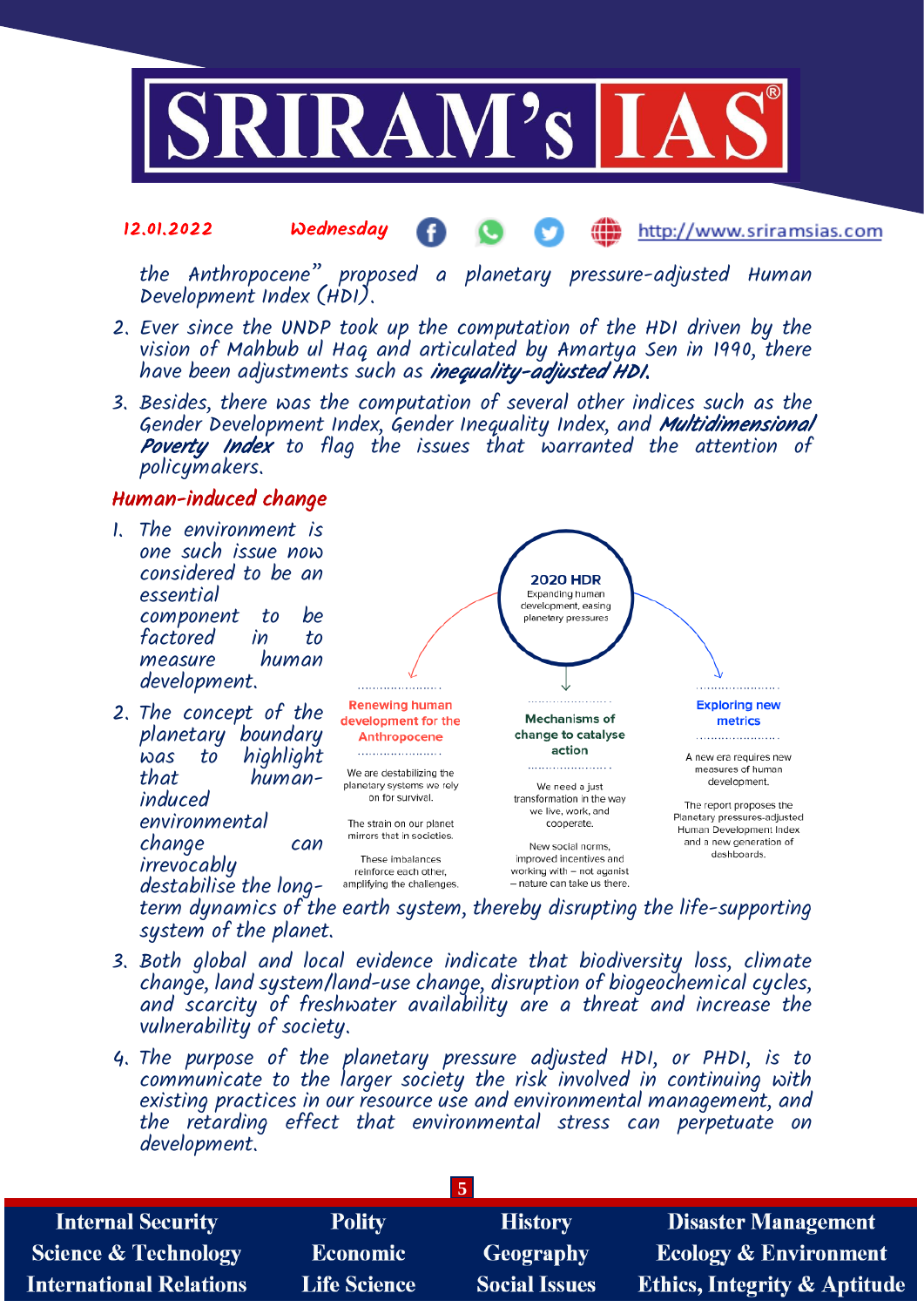

Æ

http://www.sriramsias.com

## Impact on country rankings

12.01.2022 Wednesday

- 1. When planetary pressure is adjusted, the world average of HDI in 2019 came down from 0.737 to 0.683. This adjustment has been worked out by factoring in per capita carbon dioxide (CO2) emission (production), and per capita material footprint.
- 2. The average per capita global CO2 emission (production) is 4.6 tonnes and the per capita material footprint is 12.3 tonnes. The global ranking of several countries was altered, in a positive and negative sense, with adjustment of planetary pressure.
- 3. Among 66 very high human development countries, 30 countries recorded a fall in rank values ranging from minus 1 for Germany and Montenegro to minus 131 for Luxembourg.
- 4. It succinctly brings out the nature of planetary pressure generated by the developed countries and indirectly indicates their responsibility in combating the situation.



## Indian Case:

- 1. In the case of India, the PHDI is 0.626 against an HDI of 0.645 with an average per capita CO2 emission (production) and material footprints of 2.0 tonnes and 4.6 tonnes, respectively.
- 2. India gained in global rankings by eight points (131st rank under HDI and 123rd rank under PHDI), and it's per capita carbon emission (production) and material footprint are well below the global average.

| <b>Polity</b>       | <b>History</b>       | <b>Disaster Management</b>              |
|---------------------|----------------------|-----------------------------------------|
| <b>Economic</b>     | Geography            | <b>Ecology &amp; Environment</b>        |
| <b>Life Science</b> | <b>Social Issues</b> | <b>Ethics, Integrity &amp; Aptitude</b> |
|                     |                      |                                         |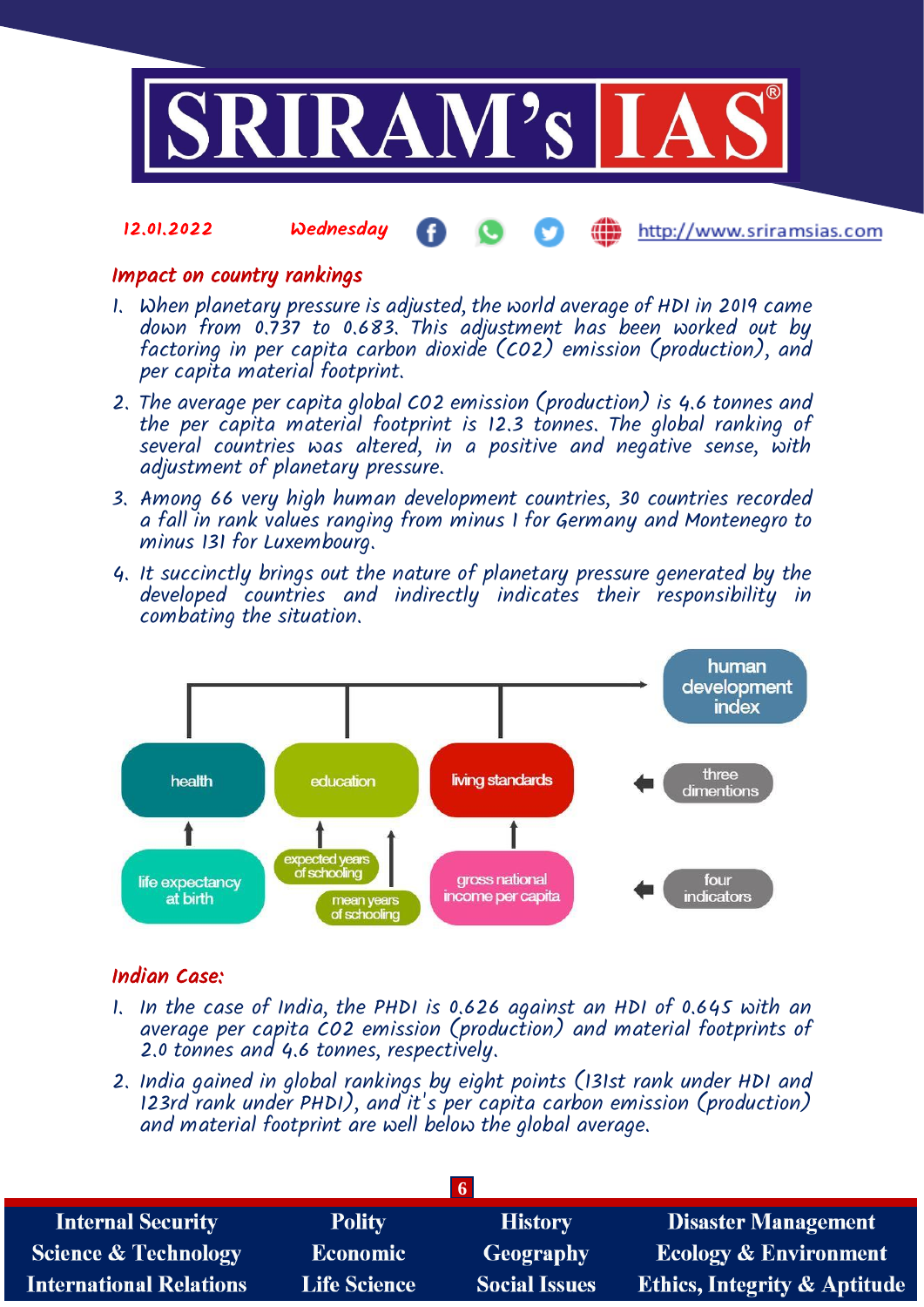

# Challenges in India, SDGs

- 1. Nevertheless, India's natural resource use is far from efficient, environmental problems are growing, and the onslaught on nature goes on unabated with little concern about its fallout  $-$  as evident from a number of ongoing and proposed projects.
- 2. At the same time, India has 27.9% people under the Multidimensional Poverty Index ranging from 1.10% in Kerala to 52.50% in Bihar, and a sizable section of them directly depend on natural resources for their sustenance.
- 3. Kerala has an exemplary achievement in human development with an HDI value of 0.775, well above the all-India average. However, on the environmental front, there are several challenges that warrant concrete actions; otherwise, the gains of human development may not be sustained.
- 4. The twin challenges of poverty alleviation and environmental safeguarding that former Prime Minister Indira Gandhi first articulated in her lecture during the Stockholm conference on the human environment in 1972 still remain unattended. Fifty years have passed.
- 5. There is little change in the scenario. In fact, the situation is much more complex now. Since the Stockholm conference was held, there have been several summits and initiatives by the United Nations, the latest being the adoption of 17 Sustainable Development Goals (SDG) with a specific target to meet by 2030.
- 6. The SDGs have acquired high priority in the context of the issue of climate change and its impact on society. Human-induced climate change has emerged as an important issue of global deliberations.
- 7. The Sixth Assessment Report (AR6) of the Intergovernmental Panel on Climate Change (IPCC) 2021 laid stress on limiting global temperature rise at the 1.5° C level and strengthening the global response to the threat of climate change, sustainable development, and efforts to eradicate poverty. This was reaffirmed in the Conference of Parties (COP) 26 at Glasgow in 2021.

## Better awareness now

1. There are wide gaps in managing the environment. The Chipko movement (1973) in Uttarakhand and the Silent Valley movement (the late 1970s) in Kerala are two of the most well-known modern-day people's movements for environmental protection in India that inspired several other environmental movements during the last five decades.

| <b>Internal Security</b>        | <b>Polity</b>       | <b>History</b>       | <b>Disaster Management</b>              |
|---------------------------------|---------------------|----------------------|-----------------------------------------|
| <b>Science &amp; Technology</b> | <b>Economic</b>     | Geography            | <b>Ecology &amp; Environment</b>        |
| <b>International Relations</b>  | <b>Life Science</b> | <b>Social Issues</b> | <b>Ethics, Integrity &amp; Aptitude</b> |